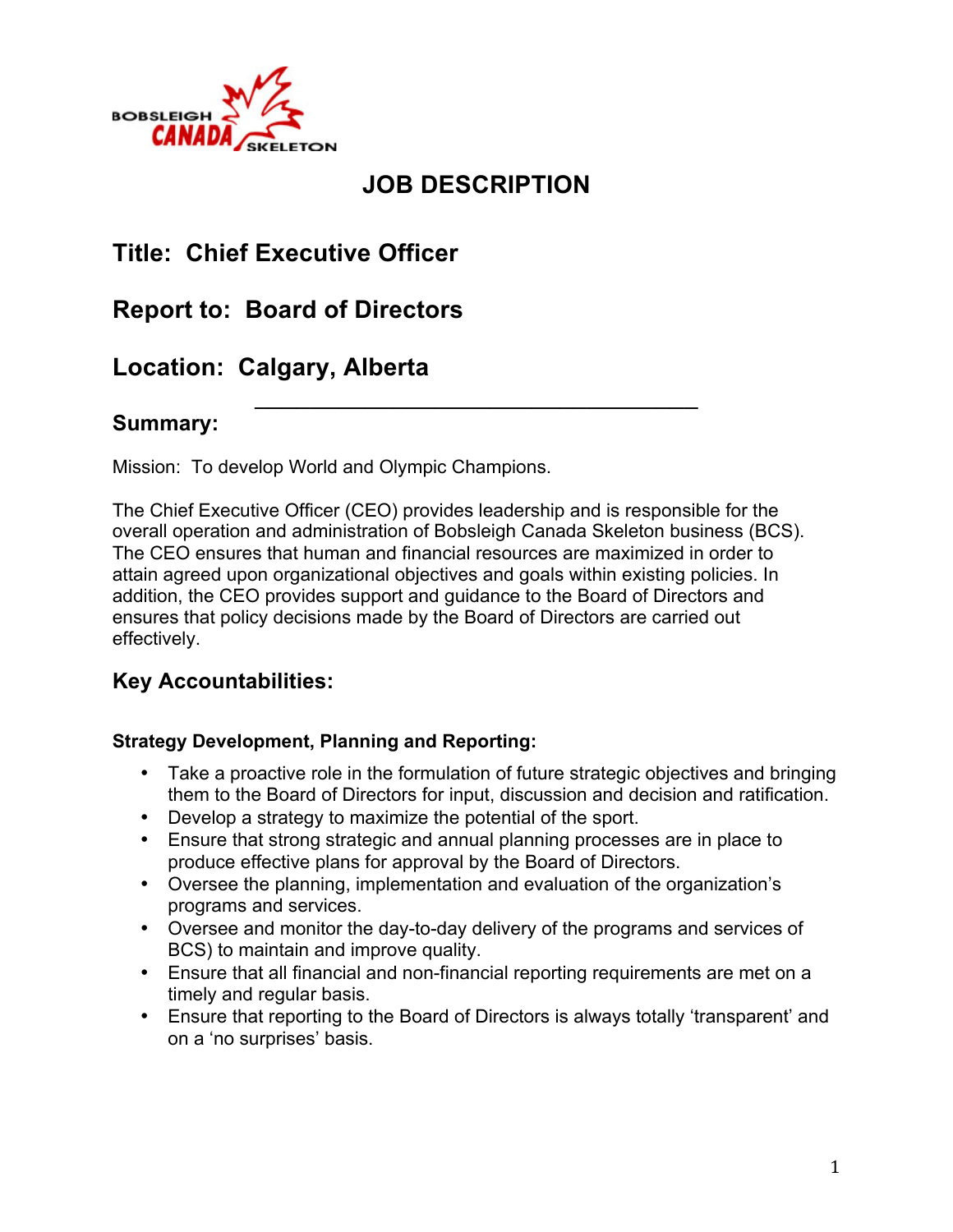#### **Relationship Management:**

- Foster effective teamwork between the Board of Directors and the Chief Executive Officer and between the Chief Executive Officer and staff.
- Develop and maintain effective strategic relationships with key stakeholders including Athletes, public and private funding partners (Sport Canada, Own the Podium, Canadian Olympic Committee, Bobsleigh Canada Trust, sponsors & suppliers), Provincial Sport Organizations, Canadian track venues & other facility partners
- In co-operation with and under the direction of the President, establish a good working relationship with the Federation Internationale de Bobsleigh et de Tobogganing (FIBT), its staff, officials and volunteers.
- Represent the organization within the Sport sector to enhance the organization's profile.

#### **Operational Management**

- Ensure that the day-to-day operations of the organization are effectively and efficiently coordinated and implemented and conducted within the framework agreed to by the Board of Directors.
- Maintain effective working relationships with the President, Board of Directors and Members.
- Act as a professional advisor to the Board of Directors on all aspects of the organization's activities.
- Ensure compliance with all applicable laws and regulations.
- Draft policies for approval by the Board of Directors and develop procedures and guidelines for implementation.

#### **Financial planning and management:**

- Work with staff and the Board of Directors (Finance Committee) to prepare a comprehensive budget.
- Work with the Board of Directors to secure adequate funding for the operation of BCS.
- Research funding sources, oversee the development of fund raising plans and write funding proposals to increase the funds of the organization.
- Participate in fundraising activities as appropriate.
- Approve expenditures within the authority delegated by the Board of Directors.
- Ensure that sound bookkeeping and accounting procedures are followed.
- Administer the funds of the organization according to the approved budget and monitor the monthly cash flow of the organization.
- Provide the Board of Directors with comprehensive, regular reports on the revenues and expenditure of BCS.
- Ensure that the organization complies with all legislation covering taxation and withholding payments.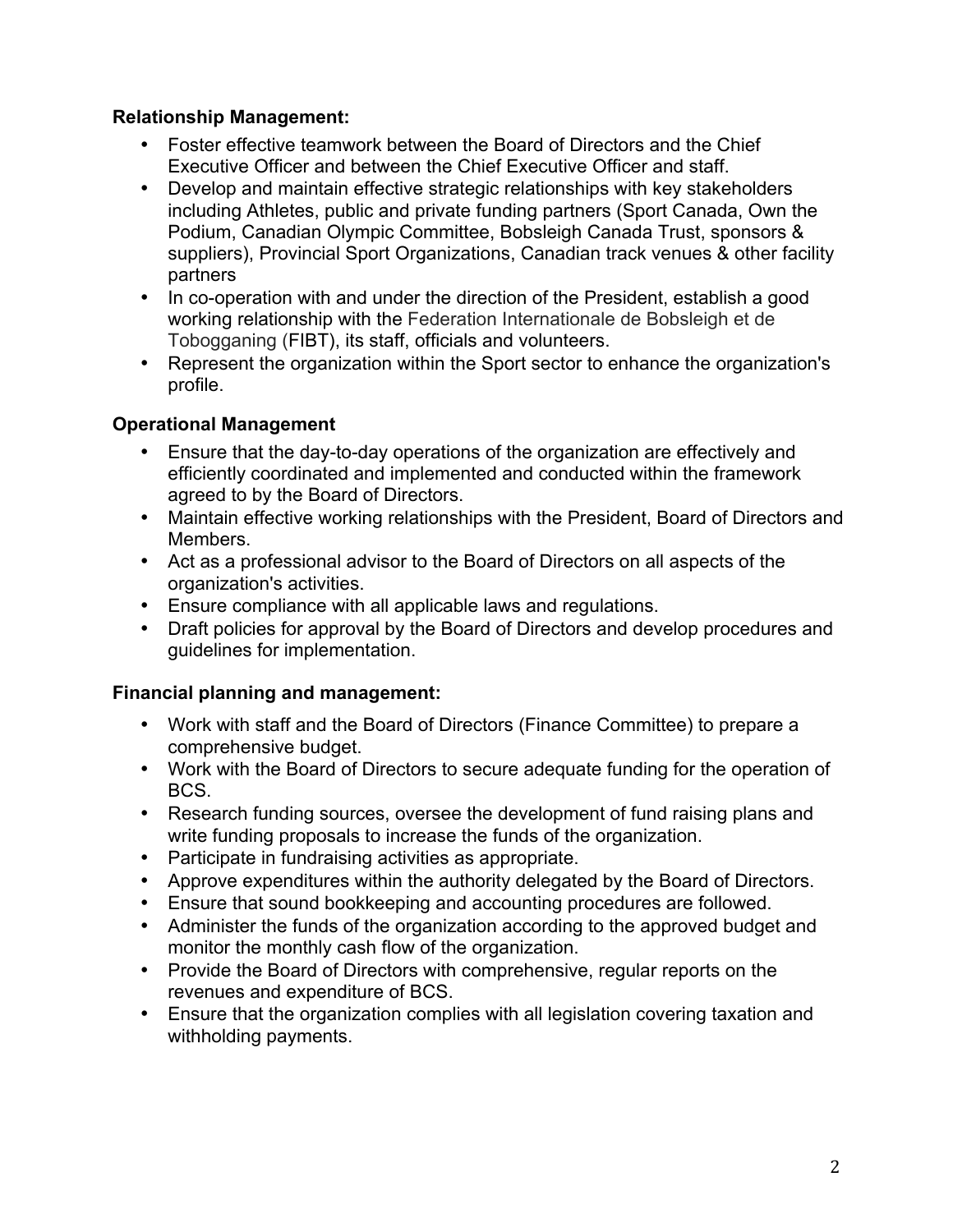#### **Funds Development:**

- Oversee, support and expand programs by maintaining and generating revenue.
- Support sponsorship and marketing plans, ensuring that BCS is delivering on its commitments to sponsors and suppliers.
- Maintain and communicate with the Board of Directors calendars of deliverables, contract renewals and termination dates to sponsors and suppliers
- Identify and communicate sponsorship and other partnership opportunities that may benefit the organization.

#### **Social Media:**

- Create and maintain a strong brand.
- Oversee 'state of the art' opportunities to access social media to expend BCS's web presence and to maintain communication with external stakeholders.
- Ensure strategies are identified and implemented to maximize the use of social media.

### **Leadership & Human Resource Management:**

- Build and maintain a high performance culture through effective performance management, communication and coaching of staff.
- Provide clear leadership, promote and foster a team culture consistent with the organization's values.
- Ensure the recruitment of appropriately skilled staff to positions, and establishing appropriate remuneration levels and a performance-based evaluation system.
- Discipline staff when necessary using appropriate techniques, release staff when necessary using appropriate and legally defensible procedures.
- Establish a positive, healthy and safe work environment in accordance with all appropriate legislation and regulations.

#### **Risk management**

- Identify and evaluate the risks to the organization's people (clients, staff, management, volunteers), property, finances, goodwill, and image and implement measures to control risks.
- Advise the Board of Directors of risks associated with proposed undertakings prior to decisions being made and/or implementation of undertakings.
- Ensure that the Board of Directors carries appropriate and adequate insurance coverage.
- Ensure that the Board of Directors and staff understand the terms, conditions and limitations of the insurance coverage.

# **Qualifications:**

The Chief Executive Officer should have proven leadership, - and relationship management experience. Concrete demonstrable experience and other qualifications include: